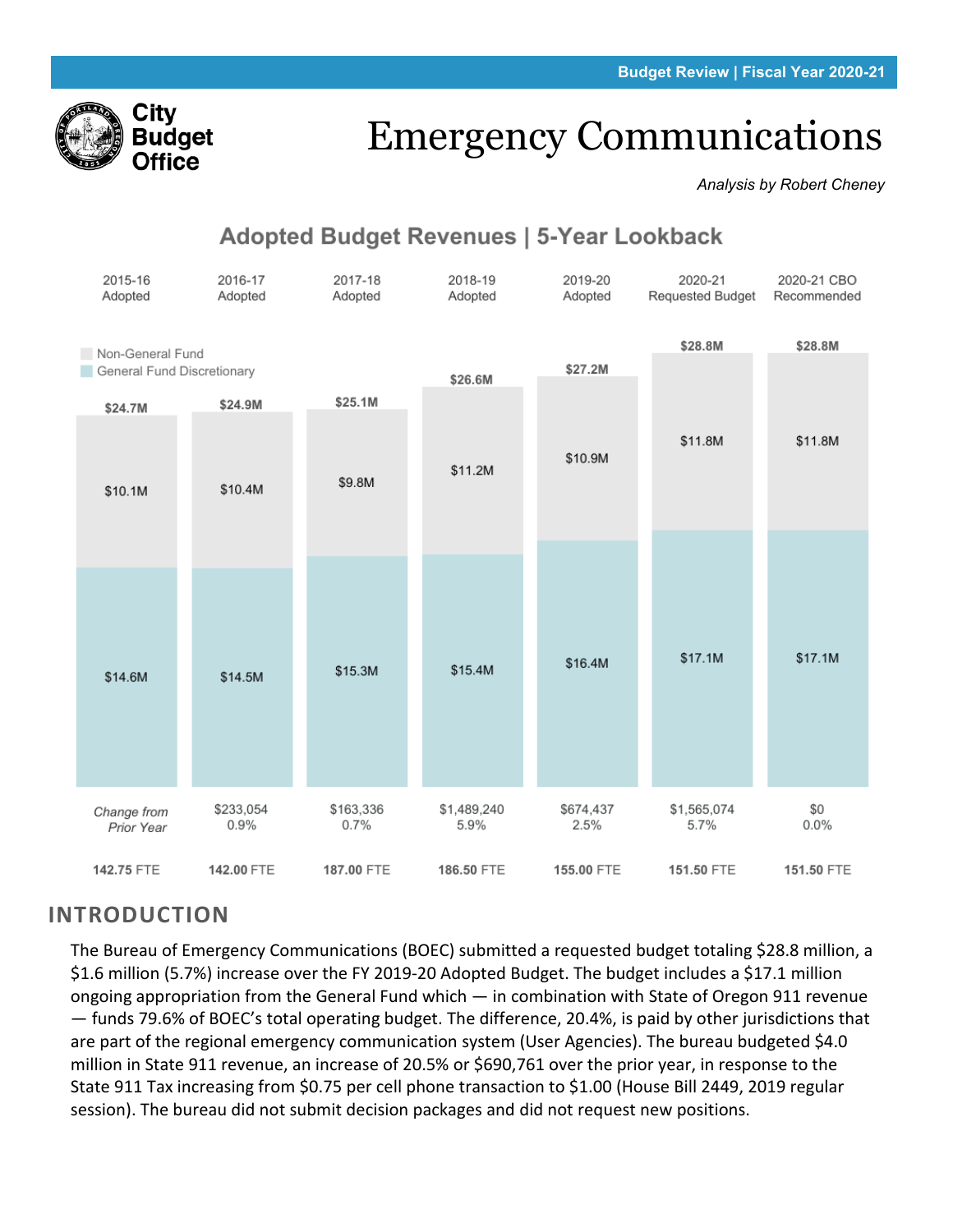# **BASE BUDGET KEY ISSUES**

In the FY 2016-17 Adopted Budget, in response to high turnover and challenges reaching full staffing levels, BOEC received a \$1.1 million increase in annual appropriation and 13.0 limited-term FTE. These resources were provided to the bureau to support bi-annual training academies in an effort to increase the number of qualified call-takers and reduce the reliance on forced overtime to meet the staffing model at that time. That same year, Council directed the bureau to conduct a staffing study to comprehensively review its long-term staffing requirements.

These 13.0 limited term trainee positions were converted to 11.0 FTE permanent Senior Dispatcher positions in FY 2017-18, bringing the total authorized positions supporting emergency communications to 118 FTE. The bureau was able to reach full staffing during FY 2018-19 and operated for much of that year at or near full staffing. Attrition has resulted in 17 vacancies since the end of FY 2018-19, and the bureau currently has 101 emergency communications staff.

The analysis provided below addresses two key issues for BOEC:

- What level of service does BOEC provide for call-taking when at or near full staffing?
- What is the true operational cost for BOEC to maintain at or near full staffing levels?

## **Call-Taking Workload and Performance Metrics**

## **Call-taking Workload**

Despite year-over-year fluctuations in 911 and nonemergency call load, aggregate call volume has increased every year since 2010-11, having grown 27.9% over that 9-year span. The bureau answered 907,067 calls in FY 2018-19, a 4.47% increase over the prior year.

Increasing demand for emergency communications services represent a risk to maintaining call-taking service levels (discussed in greater detail below), as the workload-per-call-taker ratio increases. Secondary effects such as burnout and ensuing attrition—and the subsequent cost and timeline of replacing staff—can compound this effect.

The bureau has participated in several efforts to reduce overall call load, including:

- Automated Secure Alarm Protocol to Public Safety Answering Point (ASAP to PSAP) which allows alarm monitoring stations a direct interface to computer-aided dispatch (CAD) systems, eliminating the need for a 911 call taker to answer. ASAP to PSAP has the potential to reduce BOEC workload by 8,700 calls annually, while increasing dispatch service levels by reducing the two- to three-minute relay currently in place. (Implementation expected in Summer of 2020)
- A public outreach strategy with the goal of educating visitors and community members on the appropriate use of 911 and providing alternate contact information for non-emergencies. (In scoping)
- Working with the 311 work group to reduce call volume with the goal of providing a single contact number for non-emergencies. [\(311 is still in program development\)](https://www.portlandoregon.gov/omf/article/705011)
- Working with the City's "Information and Referral" (I&R) staff to gauge the feasibility of: 1) reconfiguring the phone tree to reroute Portlanders making non-emergency calls earlier in the process, and; 2) adding a direct connect transfer interface from BOEC call takers to I&R to divert calls. (Completed)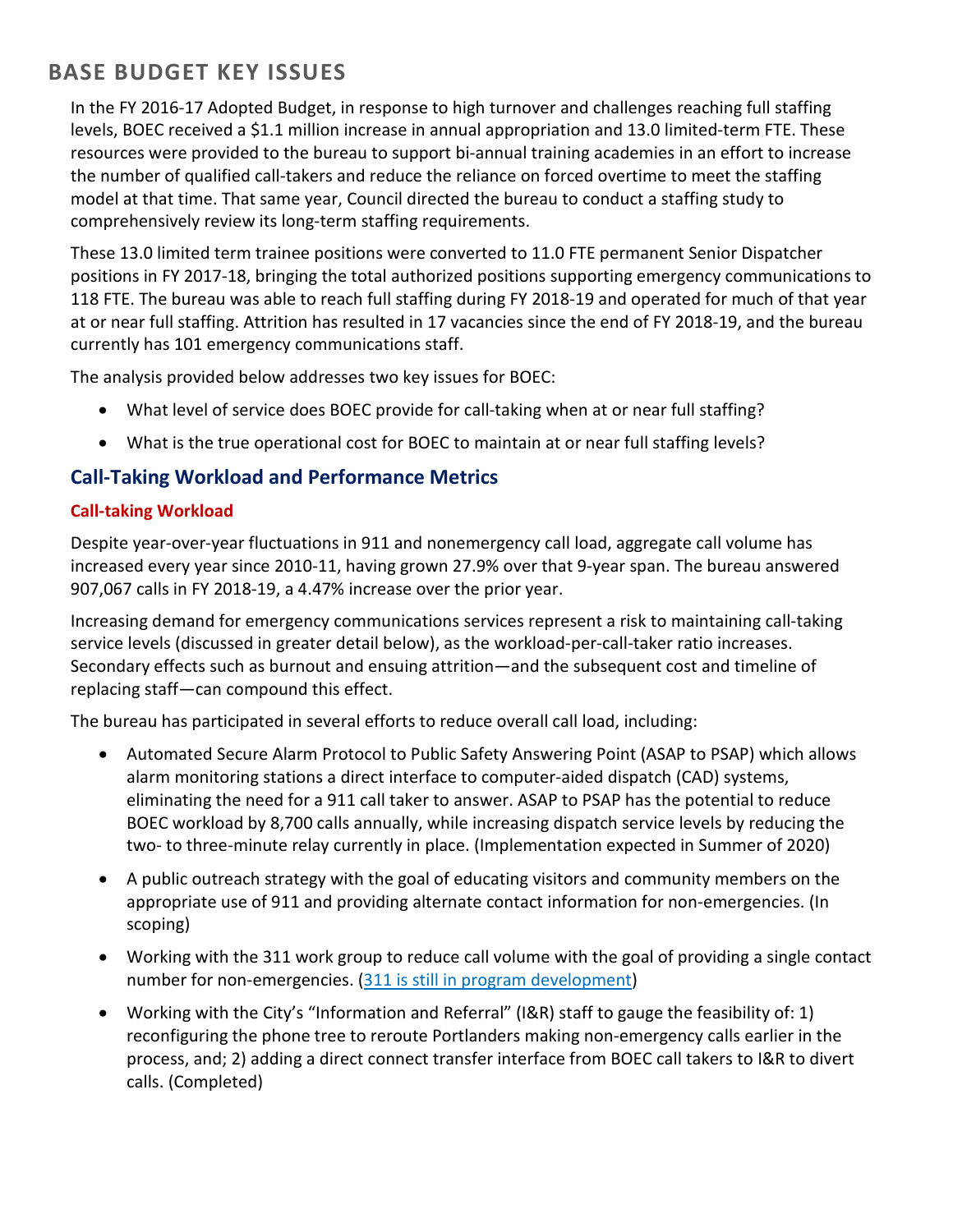Continuing these efforts to manage total call volume, especially efforts to reduce non-emergency workload, will help ensure BOEC can maintain its improved call-taking performance levels.

#### **BOEC Total Workload for Emergency and Non-emergency calls**

Total workload has grown 27.9% since FY 2010-11



## **Call-taking Performance**

The bureau has improved on its core performance metrics over the last three years despite substantial call volume growth. The average time to answer a 911 call has dropped from 25 seconds in 2017 to 14 seconds in 2019, a 44% reduction. The increase in performance is likely attributable to two factors:

- The removal of the cell phone call filter, which required callers to verify their intent to reach a 911 call taker, thus adding 7-12 seconds to each call;
- Increased staffing which allowed the bureau to deploy more call-takers;
- Leveraging alternate shifts (to the extent the labor contract allows).

BOEC has started to utilize a three-day/thirteen-hour shift schedule as an alternative to the more common four-day/nine-and-a-half-hour shift schedule that was traditionally offered. To date, nine emergency communications operations staff have signed up for the shift, which allows the bureau to provide more substantial floor coverage during peak call volume times. The bureau is currently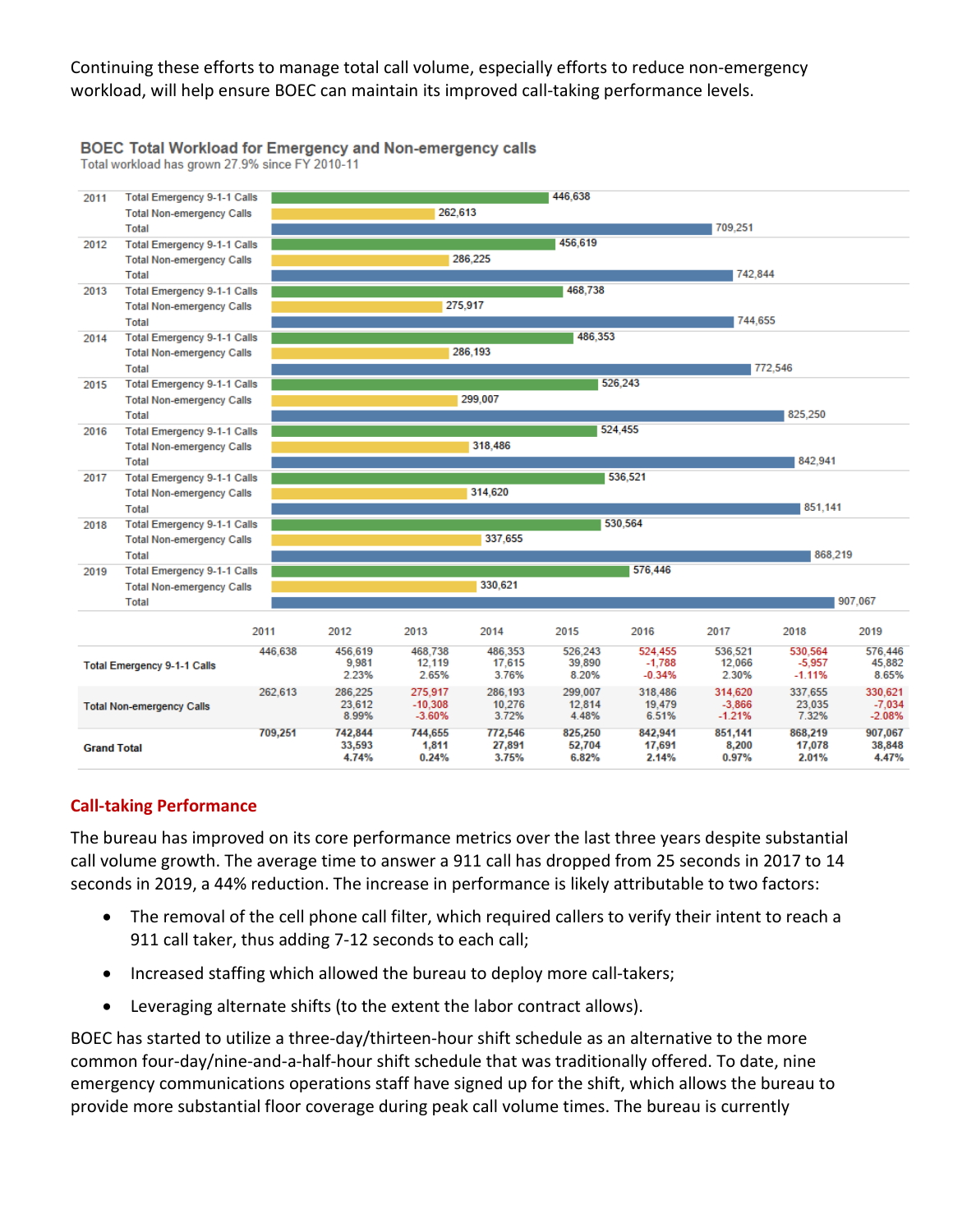researching how to formally institute this by procuring a scheduling software, which may be an off-theshelf module offered by the next-generation 911 logging recorder vendor or an internally produced option by the Bureau of Technology Services. CBO lauds the bureau for pursuing internal schedule modifications and technological innovations to improve service levels within existing resources.

"Average time to answer a 911 call" and "Percentage of 911 Calls answered within 20 seconds" are two fundamental metrics used to analyze the bureau's performance of its core service delivery (the "busy hour" metric will likely be removed when NENA updates the performance standard, which completed the public review process as of February 26, 2020).

Because the bureau was close to full staffing for most of FY 2018-19, the performance data captured during this particular year represents the most complete picture of the service levels BOEC can provide with its current authorized staffing levels. As noted in the table below, BOEC achieved an average time to answer a 911 call of 14 seconds and answered 77% of all 911 calls within 20 seconds.

#### **BOEC Average Time to Answer Calls**

The average time to answer a 911 call at BOEC dropped from 25 seconds to 14 seconds from FY 2016-17 to FY 2018-19.



#### BOEC National Emergency Number Association (NENA) Performance Standard Data

BOEC answered 77% of all calls within 20 seconds, 18 points off the standard of 95% but an 11 point improvement from 2017.



The performance metrics achieved by BOEC in FY 2018-19 represent a marked improvement over prior years. However, the analysis below of BOEC's operational run-rate costs for labor suggest that the bureau's FY 2018-19 appropriation was insufficient to maintain at or near full staffing and still make other necessary investments, leading to a decline in staffing that is likely to impact performance.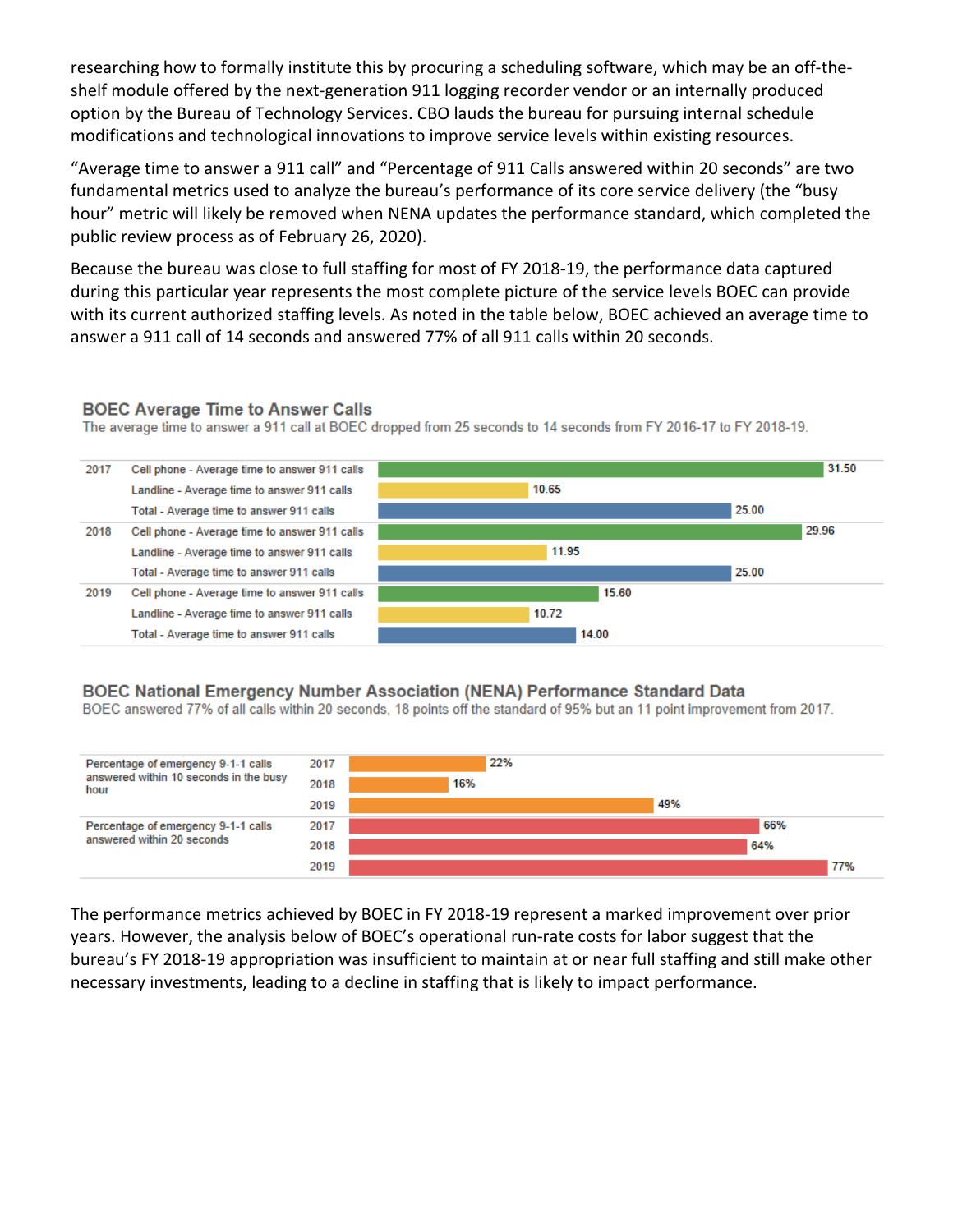## **Staffing Costs**

## **Overtime and Premium Pay Costs**

The bureau's prior year operating budgets were not sufficient to sustain full staffing, due in part to underforecasting of labor costs at the time of labor contract ratification. When the Bureau of Human Resources (BHR) costed the FY 2016-17 labor contract, the analysis assumed the bureau would have approximately 23 full-time or back-up coaches, resulting in additional Coaching Premiums of \$24,652. However, during the Bureau's concerted recruitment effort to reach full staffing during fiscal years 2017-18 and 2018-19, the number of full-time or back-up coaches increased, reaching 54 at its peak, more than doubling the number of staff receiving a 9.5% or 11% premium. This resulted in a 262.3% increase over the initial projected expenses for the actual premium pay costs in FY 2017-18. This primary cost driver amounted to \$170,154 total costs specific to the coach's pay expense. This trend continued in FY 2018-19, with the bureau seeing a total coach pay cost of \$255,111 and an aggregate premium pay obligation of \$492,168. These expenses were not included in the original cost estimations for purposes of increasing the bureau's Current Appropriation Level (CAL) funding, which forecasted only \$25,000 in annual costs for Coach pay.

### BOEC Premium Pay Costs During the FY 2016-19 Labor Contract

A Full-time Coaching/Lead Premium of 11% and a Back-up Coach Premium of 9.5% created substantial personnel cost pressures for the bureau during a concerted recruitment effort to reach full staffing.

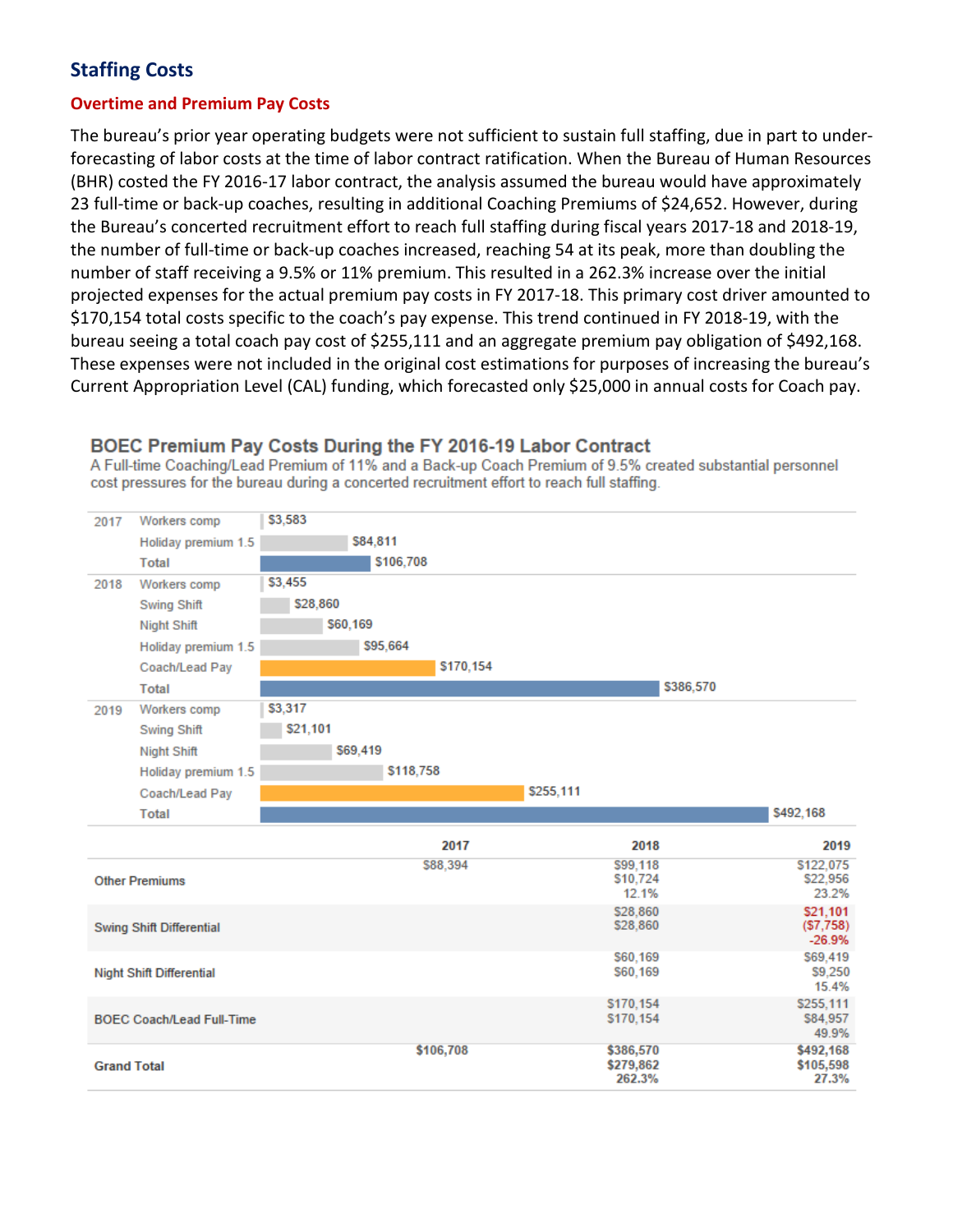BOEC added 11.0 FTE Senior Dispatcher positions in FY 2017-18, but having never reached full staffing, was able to rely on serial vacancy savings to absorb its operational overtime requirements in years prior. In FY 2018-19, when the bureau was at or near full staffing, it became clear that the cost of operational overtime and bargained premiums was greater than the bureau's personnel budget. With no vacant positions to generate cost savings, the bureau was forced to draw the entirety of its budgeted contingency (\$709,107) in the FY 2018-19 Spring Supplemental Budget to fund higher-than-budgeted labor costs. During the current year, BOEC has held vacancies and suspended recruitment academies to ensure current year-end spending aligns with budgeted revenues, which could reduce FY 2019-20 calltaking service levels.

BOEC Staffing Costs, Last 3 Fiscal Years, Current Year Adopted, and FY 2020-21 Requested The FY 2020-21 Requested Budget represents the first time the bureau will be able to fully budget its true overtime and premium pay costs.

| 2016-17            | Salary                  |                          |                     | \$9,490,608         |                   |                     |
|--------------------|-------------------------|--------------------------|---------------------|---------------------|-------------------|---------------------|
| <b>Actuals</b>     | <b>Benefits</b>         |                          | \$4.594.985         |                     |                   |                     |
|                    |                         |                          |                     |                     |                   |                     |
|                    | Overtime                | \$1,095,373              |                     |                     |                   |                     |
|                    | Premium Pay   \$106,716 |                          |                     |                     |                   |                     |
|                    | <b>Total</b>            |                          |                     |                     | \$15,287,682      |                     |
| 2017-18            | <b>Salary</b>           |                          |                     | \$9,795,859         |                   |                     |
| Actuals            | <b>Benefits</b>         |                          | \$5,066,018         |                     |                   |                     |
|                    | Overtime                | \$1,153,017              |                     |                     |                   |                     |
|                    | Premium Pay             | $\blacksquare$ \$386,579 |                     |                     |                   |                     |
|                    | <b>Total</b>            |                          |                     |                     | \$16,401,473      |                     |
| 2018-19            | Salary                  |                          |                     | \$10,804,294        |                   |                     |
| Actuals            | <b>Benefits</b>         |                          | \$5,463,814         |                     |                   |                     |
|                    | Overtime                |                          |                     |                     |                   |                     |
|                    |                         | \$861,103                |                     |                     |                   |                     |
|                    | <b>Premium Pay</b>      | \$492,182                |                     |                     |                   | \$17.621.394        |
|                    | Total                   |                          |                     |                     |                   |                     |
| 2019-20            | Salary                  |                          |                     | \$11,599,699        |                   |                     |
| Adopted            | <b>Benefits</b>         |                          | \$6,091,488         |                     |                   |                     |
|                    | Overtime                | \$493,857                |                     |                     |                   |                     |
|                    | Premium Pay   \$74,916  |                          |                     |                     |                   |                     |
|                    | Total                   |                          |                     |                     |                   | \$18,259,960        |
| 2020-21            | Salary                  |                          |                     | \$11,358,062        |                   |                     |
| Requested          | <b>Benefits</b>         |                          | \$6,135,278         |                     |                   |                     |
|                    | Overtime                | \$1,614,629              |                     |                     |                   |                     |
|                    | <b>Premium Pay</b>      | \$615,361                |                     |                     |                   |                     |
|                    |                         |                          |                     |                     |                   |                     |
|                    |                         |                          |                     |                     |                   |                     |
|                    | Total                   |                          |                     |                     |                   | \$19,723,330        |
|                    |                         | 2016-17 Actuals          | 2017-18 Actuals     | 2018-19 Actuals     | 2019-20 Adopted   | 2020-21 Requested   |
|                    |                         |                          |                     |                     |                   |                     |
|                    |                         | \$9,490,608              | \$9.795.859         | \$10,804,294        | \$11.599.699      | \$11,358,062        |
| Salary             |                         |                          | \$305,251           | \$1,008,436         | \$795,405         | (\$241, 637)        |
|                    |                         |                          | 3.2%                | 10.3%               | 7.4%              | $-2.1%$             |
|                    |                         |                          |                     |                     |                   |                     |
|                    |                         |                          |                     |                     |                   |                     |
|                    |                         | \$4,594,985              | \$5,066,018         | \$5.463,814         | \$6,091,488       | \$6,135,278         |
| <b>Benefits</b>    |                         |                          | \$471.033           | \$397.797           | \$627,674         | \$43.790            |
|                    |                         |                          | 10.3%               | 7.9%                | 11.5%             | 0.7%                |
|                    |                         |                          |                     |                     |                   |                     |
|                    |                         |                          | \$1.153,017         | \$861.103           | \$493.857         | \$1.614.629         |
| Overtime           |                         | \$1.095.373              | \$57.645            | (S291.914)          | (S367.246)        | \$1,120,772         |
|                    |                         |                          | 5.3%                | $-25.3%$            | $-42.6%$          | 226.9%              |
|                    |                         |                          |                     |                     |                   |                     |
|                    |                         |                          |                     |                     |                   |                     |
|                    |                         |                          | \$386,579           | \$492.182           | \$74,916          | \$615,361           |
| <b>Premium Pay</b> |                         | \$106,716                | \$279,863           | \$105,603           | ( \$417, 266)     | \$540.445           |
|                    |                         |                          | 262.3%              | 27.3%               | $-84.8%$          | 721.4%              |
|                    |                         |                          |                     |                     |                   |                     |
|                    |                         |                          |                     |                     |                   |                     |
|                    |                         | \$15,287,682             | \$16,401,473        | \$17,621,394        | \$18,259,960      | \$19,723,330        |
| <b>Grand Total</b> |                         |                          | \$1,113,792<br>7.3% | \$1,219,921<br>7.4% | \$638,566<br>3.6% | \$1,463,370<br>8.0% |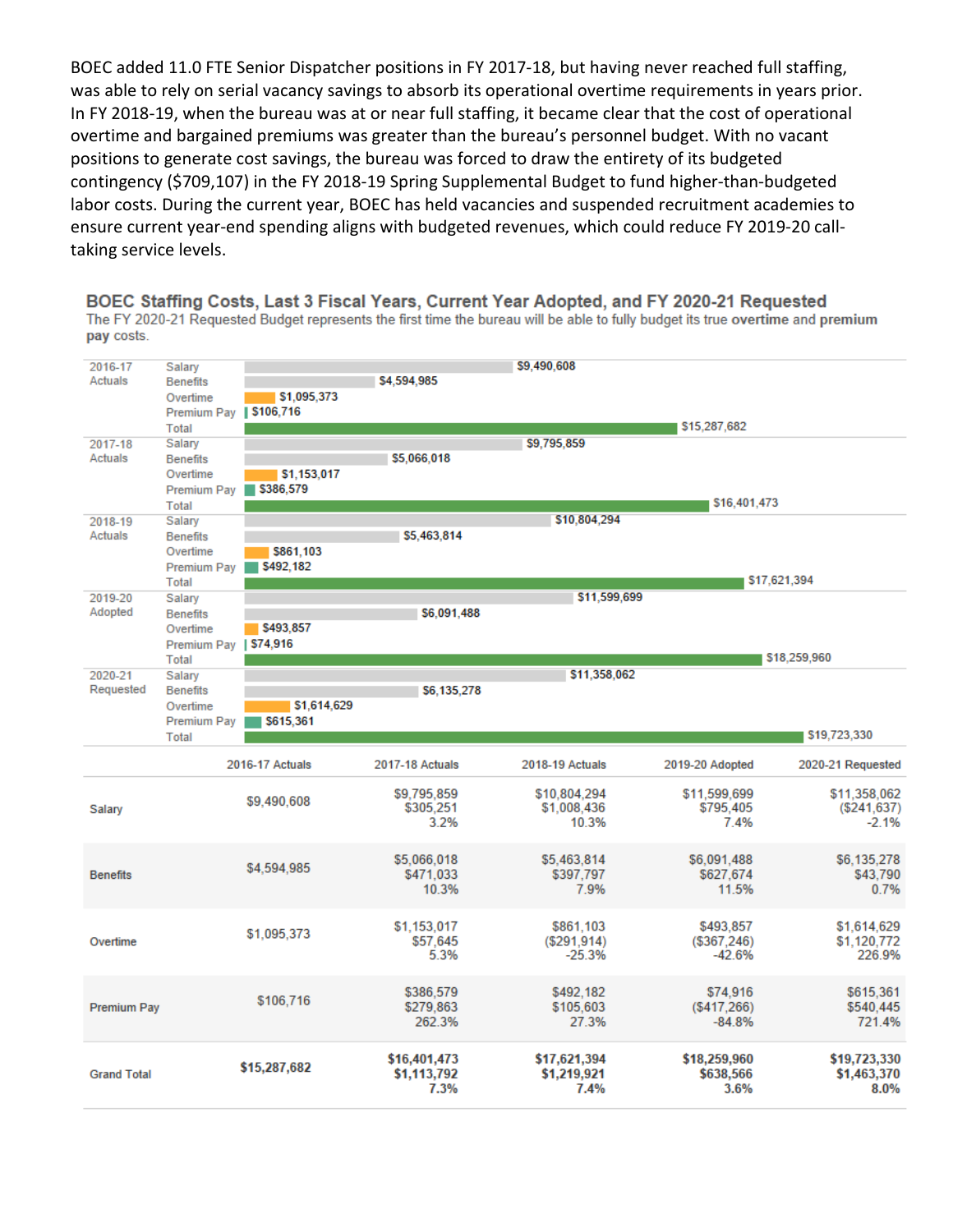Were it not for the revenue windfall resulting from the state's increase to the 911 tax, BOEC would have had to request new resources from the General Fund or reduce the number of emergency communications staff during FY 2020-21 budget development. The bureau's FY 2020-21 Personal Services budget represents the most accurate forecast of their true personnel run-rate cost, built upon analysis of prior year actuals for salary, benefits, overtime, and premium pay costs. The result being a \$19.8 million dollar personal services budget, an 8% increase over the FY 2019-20 adopted budget. This fully-loaded personal services budget will fund the cost of recruitment and the cost of sustaining full-staffing within its existing allocation, the upshot of which may be increased service levels as the data demonstrate that during periods of full staffing the bureau is able to nearly reach its performance targets—including the NENA standard.

It should be noted that BOEC is currently in labor negotiations, which will likely result in new ongoing costs to the bureau. As cost estimates of this agreement are unknown, these costs are not currently included in the requested or CBO recommended budget.

## **Increased Revenue from HB 2449 and Impacts on BOEC**

## **New Revenue Forecast**

As a result of [Oregon House Bill 2449,](https://olis.leg.state.or.us/liz/2019R1/Downloads/MeasureDocument/HB2449/Enrolled) the emergency communications tax collected by the Oregon Office of Emergency Management and disbursed to Public Safety Answering Points (PSAPs) was increased from \$0.75 per phone line a month to \$1.00 per phone line a month. The increase was effective January 1, 2020. A second increase is mandated by this policy, increasing it from \$1.00 to \$1.25 on January 1, 2021. This effectively amounts to a 33% increase in BOEC's state revenue line item for FY 2020-21, which is considered part of the "City of Portland" 79.61% share of their operating budget. It also means that the bureau will see a compounded 25% increase in state revenue in their FY 2021-22 Budget.

As illustrated in the chart below, actual revenue has exceeded budgeted amounts for the past several years. The three-year average of annual [revenue remitted from the State Office of Emergency](https://www.oregon.gov/OEM/911/Pages/911-Tax-Distribution.aspx)  [Management](https://www.oregon.gov/OEM/911/Pages/911-Tax-Distribution.aspx) (from FY 2016-17 to FY 2018-19) was \$4.1 million. Assuming a 33% increase of that actual average amount (reflecting the tax increase from \$0.75 to \$1.00) is \$5.5 million, the amount the bureau might collect in FY 2020-21 if there was not [a two-quarter lag in disbursements.](https://www.oregon.gov/oem/Documents/2019_Q2_Financial_Letter.pdf) A 25% increase of that amount (the increase from \$1.00 to \$1.25) is \$6.8 million, the amount the bureau may collect in FY 2022- 23 and beyond, representing a \$2.7 million increase in total revenues above the aforementioned threeyear average.

Despite a 33% increase in the tax, BOEC only budgeted a 20% increase in State Revenue. This is because the state collects and remits the payments quarterly, and typically remittances lag four months behind actual revenues. So, while the new tax went into effect on January 1, 2020, PSAPs across Oregon will not begin to see that money in their account until approximately October 2020. This approximately \$690,000 revenue increase has been allocated to BOEC's personal services budget, as discussed above.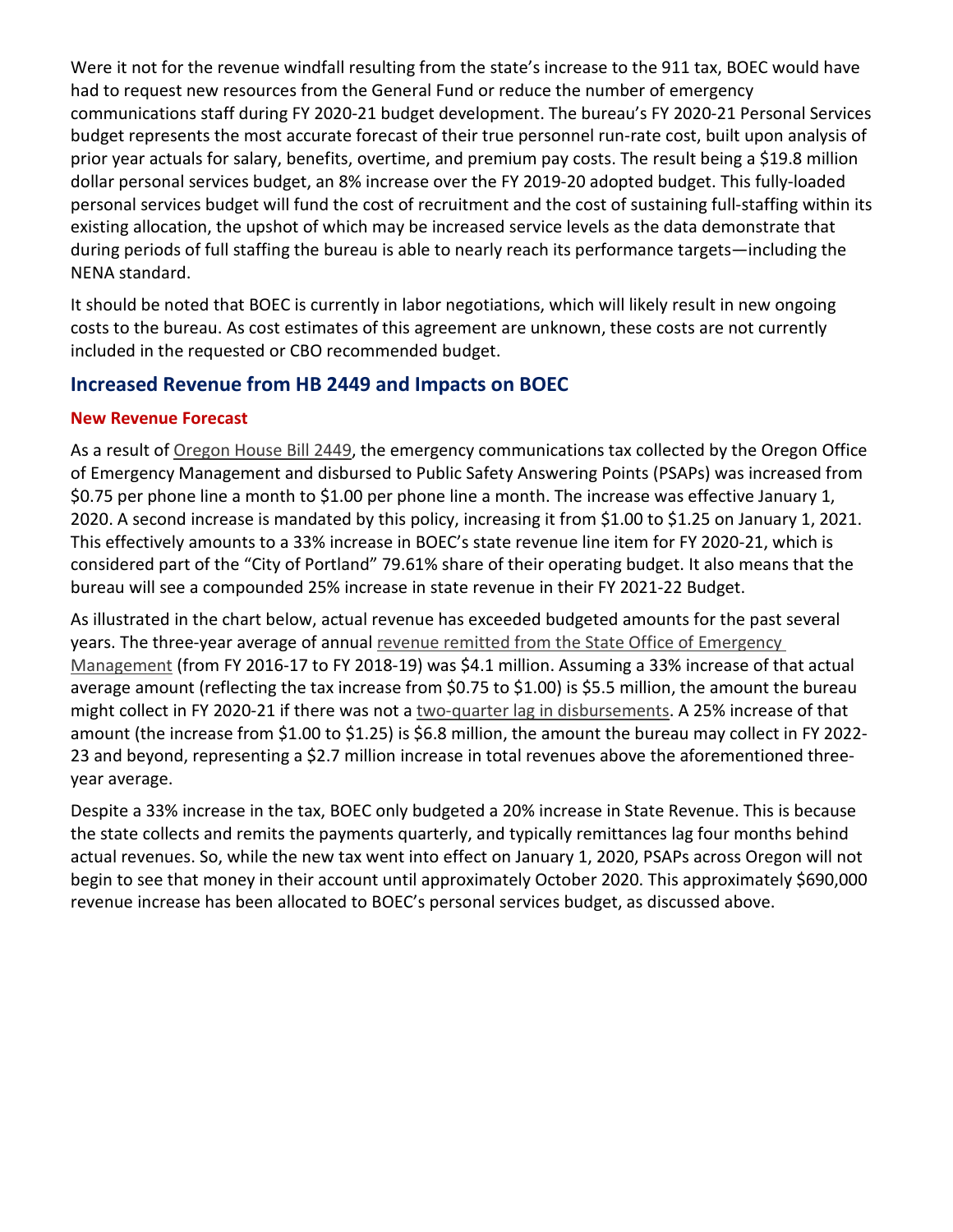#### BOEC State Shared Revenue Budget and Actuals Data since 2012.

The payments are collected by the State of Oregon's Office of Emergency Management and disbursed guarterly to PSAPs based on population.



#### **Prioritization of New Revenue**

This new revenue represents a unique opportunity for BOEC, which, absent this State revenue increase, would likely have had to request a substantial increase to their General Fund allocation to cover personnel costs as part of FY 2020-21 Requested Budget process. While BOEC's \$28.8 million budget for FY 2020-21 represents something closer to their true run-rate, it does not capture some anticipated costs that will be realized in out years. CBO recommends the bureau utilize its new revenue to do the following, in order of priority:

- 1. Make its Personal Services Budget whole, including the cost of the new labor contract and the cost of recruitment, as discussed above.
- 2. Develop a Capital Improvement Plan that captures all their facilities and technology assets and related outlays, in accordance wit[h City Financial Policy 2.03 "Financial Planning."](https://www.portlandoregon.gov/citycode/article/200789)
- 3. Develop a Quality Assurance and Quality Improvement program, as recommended by the Matrix Consulting Report<sup>1</sup> and Mayor's Action Items<sup>[2](#page-7-1)</sup> from a 2017 Government Accountability, Transparency, & Results (GATR) Session.
- 4. Pending the outcomes and costs related to the above initiatives, address programmatic expansions like Nurse Triage or increased staffing levels to further enhance BOEC performance

<span id="page-7-0"></span><sup>1</sup> From the Matrix Consulting Group. "Staffing Study and Plan for the Bureau of Emergency Communications." April 2017. P. 8, 103.<https://www.portlandoregon.gov/cbo/article/653859>

<span id="page-7-1"></span><sup>&</sup>lt;sup>2</sup> Memorandum from Mayor Ted Wheeler regarding action items following the BOEC GATR Session on August 11, 2017. September 11, 2017[. https://www.portlandoregon.gov/cbo/article/656673](https://www.portlandoregon.gov/cbo/article/656673)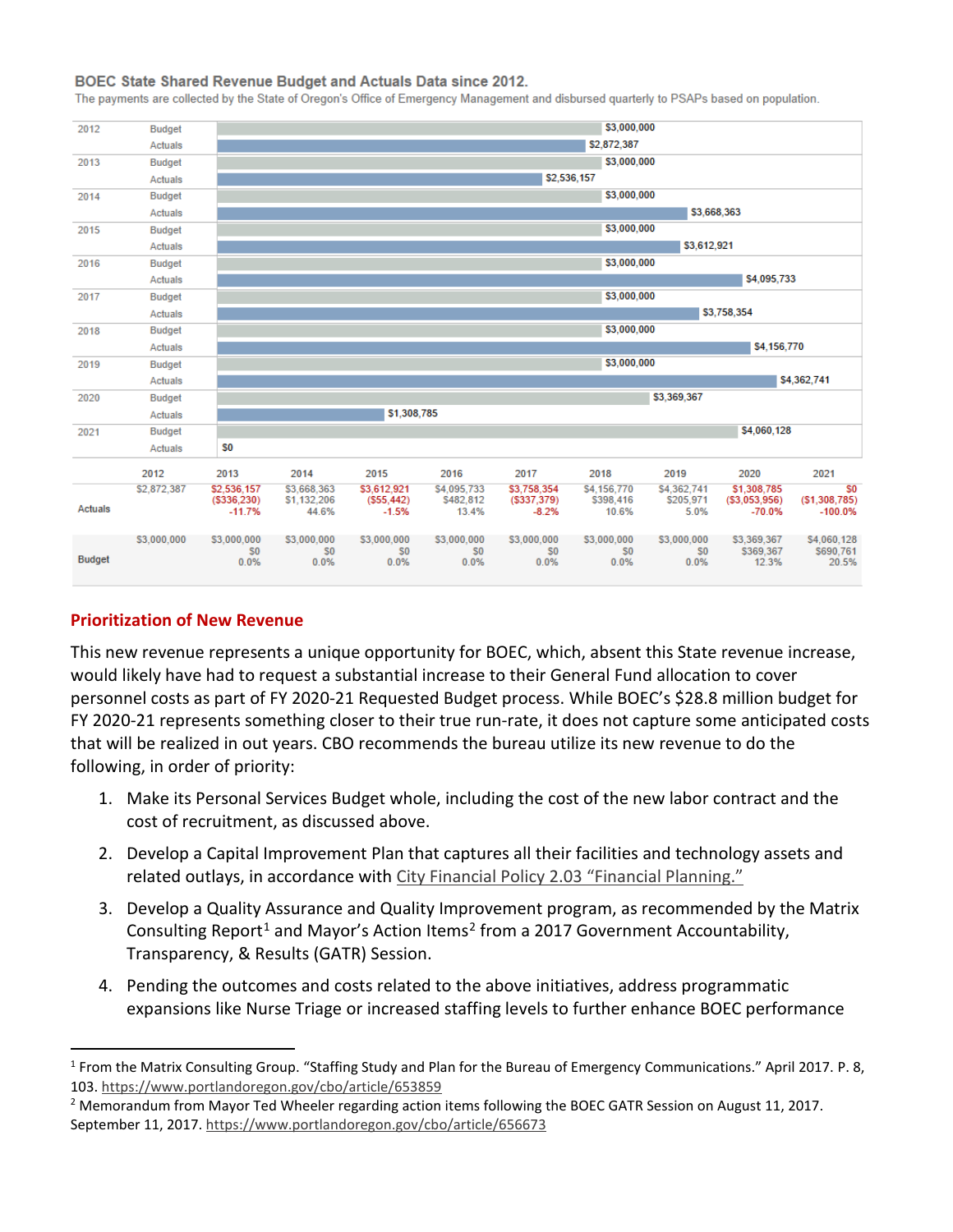and public safety outcomes.

### **Personal Services Budget**

As discussed in the "Staffing Costs" section, the bureau should use its new revenue to fund the true operational costs of the bureau at full staffing, as well as the cost of sustained recruitments so that attrition can be mitigated by expedient replacement. CBO recommends the bureau explore options to retain a staffing pool similar to the "Traveler Pool" model utilized by the Fire Bureau, which would allow the bureau to reduce the 12-16 month replacement delay in developing a recruit into a senior dispatcher.

## **Capital Improvement Plan**

City Financial Policy 6.11[3](#page-8-0) groups capital assets into "Tangible Assets" and "Intangible Assets" and requires all assets within these parameters to be capitalized. BOEC has many assets that fall under this definition, including facilities, furniture, and computer software.

Furthermore, City Financial Policy 2.03<sup>[4](#page-8-1)</sup> states that "Each bureau that owns or manages capital assets or equipment shall develop and maintain a Capital Improvement Plan (CIP) that identifies the individual capital acquisitions, projects or procurements necessary to meet planned levels of service." In addition, the policy states that "At the time a new capital asset or equipment is planned in the CIP or requested through the Requested Budget, bureaus shall estimate the full operations and maintenance (O&M), major maintenance, and lifecycle replacements costs for that asset.<sup>[5](#page-8-2)</sup> A funding plan for the O&M, major maintenance, and lifecycle replacement costs shall be included as part of the Adopted Budget."

BOEC has assets that fall into these categories, including but not limited to computer-aided dispatch (CAD) software; Integrated Priority Dispatch (ProQA); 911 logging recorders, 911 call taking and dispatch phones, consoles, and furniture, and a back-up trailer. CBO recommends BOEC complete the analysis necessary to determine the operations and maintenance, major maintenance, and lifecycle replacement costs—as well as any future needs assessments—be compiled into a comprehensive BOEC Capital Improvement Program. Once the annual need is identified, CBO recommends BOEC work with OMF Accounting to create a dedicated capital subfund within the Emergency Communications Fund (Fund 202) to set-aside these resources to draw upon when necessary. While FIN 2.03 only requires the bureau to identify outlays, due to BOEC's position to receive increased revenue from the state, CBO recommends the bureau allocate any new funding not already allocated to its operating costs towards its asset management needs as mandated by Citywide Financial Policy.

## **Quality Assurance and Quality Improvement Program**

A Quality Assurance program involves reviewing an industry best practice of at least 2% of phone calls and evaluating them against an APCO-created scorecard (this number would be over 11,000 based on FY 2018-19 911 call data). The scorecards examine interrogation questions, CAD skills, and protocol compliance. These score cards are then evaluated by a supervisor and used to improve the quality of response by identifying and addressing gaps in performance.

BOEC currently only conducts Quality Assurance/Quality Improvement efforts on roughly 50 calls per year, often in response to an inquiry or complaint. Pending the procurement of a new recording system designed for Public Safety Emergency Communications (BOEC received funding to replace its 911 recording system in FY 2018-19), the bureau would be able to streamline the process of retrieving call recordings for evaluation. Adding this data-gathering capacity would provide BOEC with another tool to

<span id="page-8-0"></span><sup>&</sup>lt;sup>3</sup> City of Portland FIN 6.11.<https://www.portlandoregon.gov/citycode/article/130469>

<span id="page-8-1"></span><sup>4</sup> City of Portland FIN 2.03.<https://www.portlandoregon.gov/citycode/article/200789>

<span id="page-8-2"></span><sup>5</sup> City of Portland FIN 2.03.02 — Operations and Maintenance Costs <https://www.portlandoregon.gov/brfs/article/531021>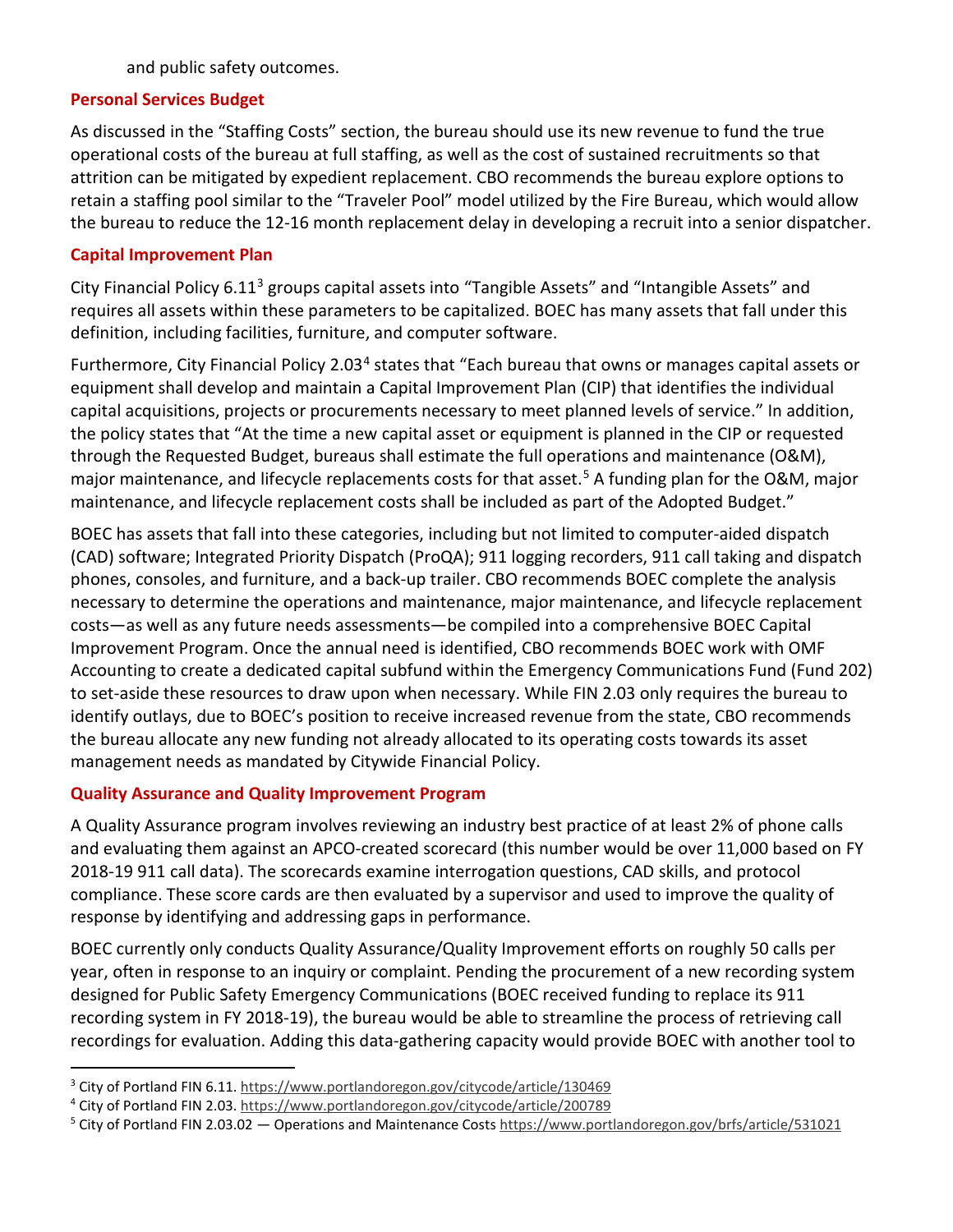evaluate call taker and dispatcher compliance. A QA/QI program would also provide the bureau a mechanism to offer timely and precise feedback to staff while supporting coaching and training efforts with targeted areas for improvement.

CBO recommends the development of a QA/QI system as recommended by the Matrix consulting report. The sequencing of such an effort would be subject to the procurement and deployment of the existing ProQA integrated priority dispatch software as well as a 911 logging recorder.

## **Programmatic Expansions**

BOEC received \$145,030 in one-time resources from the General Fund in FY 2019-20 to scope both a mental health response pilot now known as "Portland Street Response" and a Nurse Triage pilot. Throughput issues for these projects are arrayed below:

- Portland Street Response Planning for the pilot is ongoing, including protocol development, training, and professional services procurement.
- Nurse Triage rely upon the deployment of the Integrated Priority Dispatch software from ProQA, which will be procured on July 31, 2020.

Integrated Priority Dispatch, Fire and Medical dispatch protocol modules will not be implemented until April 2021, with the Police dispatch protocol module will be implemented in 2022 or 2023. The potential exists for the Nurse Triage program to be a revenue-generating enterprise for BOEC, as hospitals and insurance networks could be integrated into the program. Nurse Triage also has the ability to reduce workload demand for the Fire Bureau, who are currently deployed to non-emergent low-acuity calls related to patient illness and injury. Because the use of a Medical Priority Dispatch System can successfully identify patients who do not demonstrate high-acuity illness or injury more than 99% of the time, a number of calls that now result in an ambulance or Fire Service dispatch could be redirected to a medical professional who can do a phone consultation and arrange an appointment at a clinic (with some pilots arranging transportation via taxi or other ride-hailing services).<sup>[6,](#page-9-0)[7](#page-9-1)</sup>

It should also be noted that Council reserves the right to determine to what extent BOEC's new funding should be allocated towards these initiatives and could choose to reduce the bureau's General Fund appropriation accordingly. However, given that Public Safety is a core City service and City Financial Policy mandates the creation of bureau CIPs and adherence to asset management best practices, Council should weigh the value proposition of reducing BOEC's General Fund allocation to fund alternative policy initiatives and analyze the impacts of such a reduction on Citywide emergency response performance.

## **Senate Bill 507**

Senate Bill 507<sup>[8](#page-9-2)</sup> may increase disability claims for Post-Traumatic Stress Disorder and Acute Stress Disorder to eligible 911 call-takers and dispatches by shifting the burden of proof from the claimant to the insurer. To the extent that BOEC emergency communications staff file claims, there could be an impact on the BOEC operating budget as it will have to pay both the cost of the leave and the cost of

<span id="page-9-0"></span><sup>&</sup>lt;sup>6</sup> Hinchey, Paul. Myers, Brent. Zalkin, Joseph. Lewis, Ryan. Garner, Jr., Donald. "Low Acuity EMS Dispatch Criteria Can Reliably Identify Patients without High-Acuity Illness or Injury." Prehospital Emergency Care. Volume 11, Number 1. January/March 2007. P 42–48.<https://www.ncbi.nlm.nih.gov/pubmed/17169875>

<span id="page-9-1"></span><sup>&</sup>lt;sup>7</sup> Washington D.C.'s "Right Care, Right Now" program is the flagship pilot for a program like this: <https://fems.dc.gov/page/frequently-asked-questions-right-care-right-now>

<span id="page-9-2"></span><sup>&</sup>lt;sup>8</sup> SB 507 "Relating to occupational diseases for purposes of workers' compensation for certain workers; and prescribing an effective date." Effective Date September 29, 2019.

<https://olis.leg.state.or.us/liz/2019R1/Downloads/MeasureDocument/SB507/Enrolled>